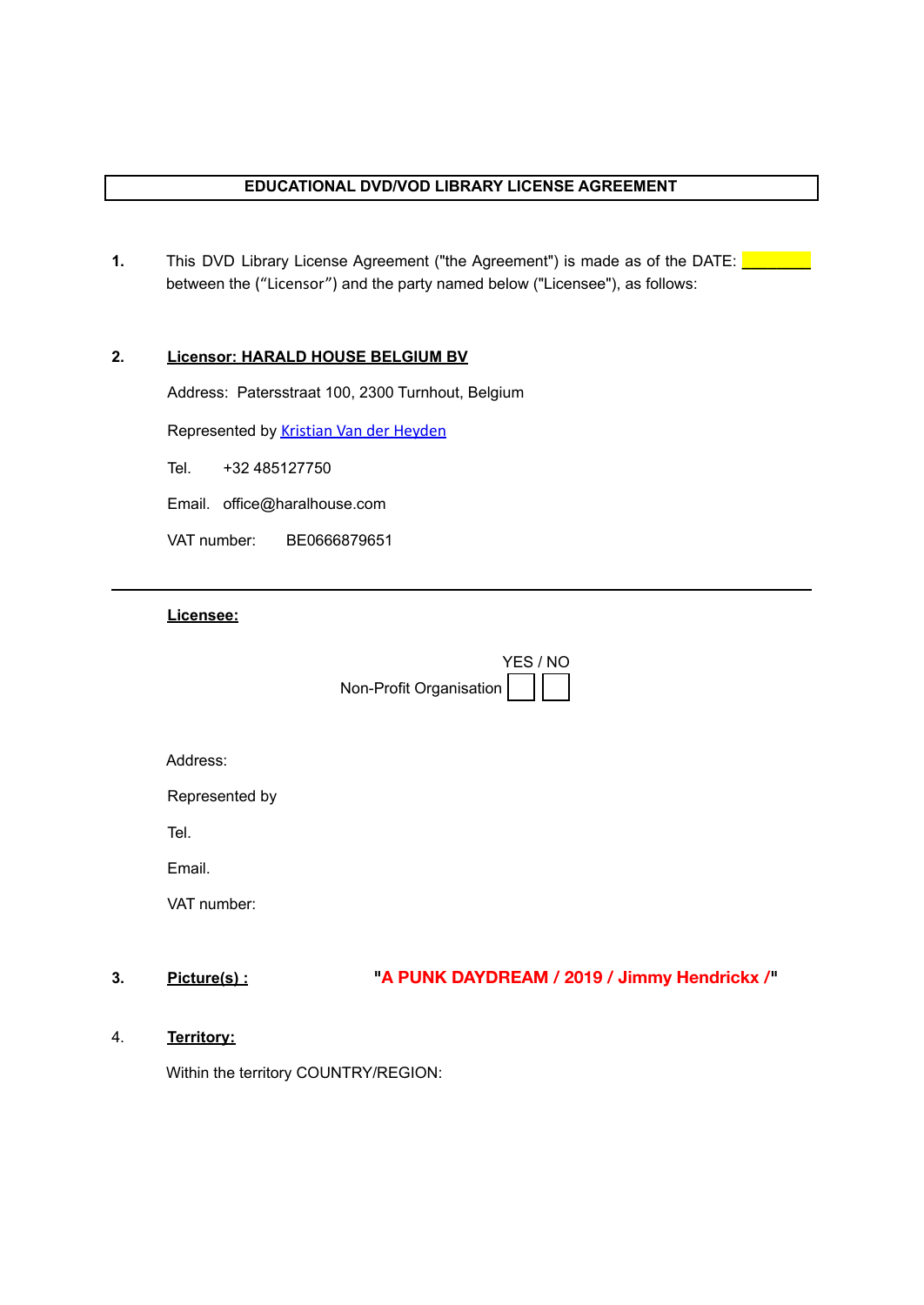shall be made available for (free) rental from a semi-public or private video library that requires a membership. Licensee confirms that no more than 10,000 members shall have access to the DVD for private use in a home or home office with no more than 4 people at a time, throughout the year and shall not exceed 50 rentals per annum.

Shall be made available for screening to no more than 60 members, associate members or guests of the licensee at the time per quarter per annum. The purpose of the screening shall be at all times educational and shall not exceed 4 group screenings per year.

Shall be made available on a restricted digital library platform (VOD) owned by the licensee and shall not exceed 1000 views per annum by institutional members of the licensee. (eg: students, teachers, guests)

#### **5. License period:**

**The term of the License shall start on \_\_\_\_\_\_\_ and shall automatically expire in 24 months.** The contracting parties may extend the contract if both parties agree on the issue with an additional annex or agreement.

### **6. Minimum Guarantees:**

The license is a non-exclusive authorization for such exploitation of the Picture(s) mentioned above.

Licensee warrants that the content within this contract is a true and accurate description of the Service.

Licensee warrants that the rental is not for commercial use. A small fee may be charged by the Licensee for its rentals that is below the industry standard for commercial use.

#### **7. Rights Granted:**

Subject to the terms and conditions of this Agreement, and particularly subject to the exclusions and restrictions set out in this Agreement, Licensor grants Licensee a non-exclusive DVD rights to the following use of the Picture(s) in the Service during the term of this Agreement:

- (i) the right to distribute the above mentioned Picture(s) as a DVD in a physical library or on a digital Platform Library hereby ("Platform") as a VOD that is accessible only by members of the licensee not exceeding 10.000 members; (students, teachers,...)
- (ii) the right to communicate the Picture(s) within the Platform to the users within the Territory mentioned above, only in the Service in accordance with this Agreement;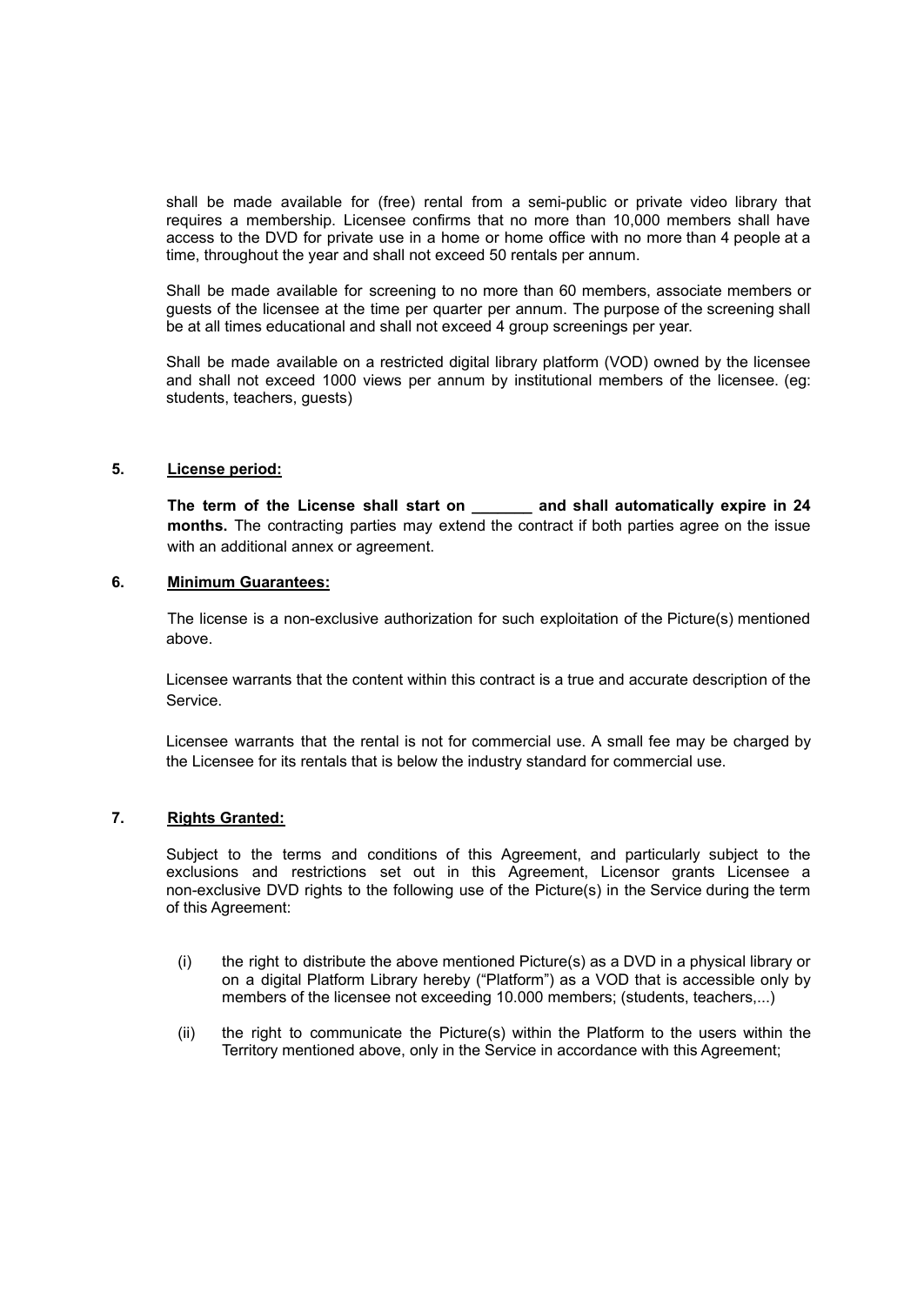- (iii) the right to exploit and exhibit the Picture(s) for promotional purposes, within the Platform, and the users of the Platform, which means that the Film will be viewable by the viewer, in immediate and direct connection with the offering of streaming of the Picture(s) in the Platform in accordance with this agreement. Only the Picture(s) contained in the original Platform to which they are related is covered by this Agreement.
- (iv) it is understood, between the parties and the parties agreed that the Internet streaming means that the Picture(s) will not be downloadable for the viewer.
- (v) it is understood between the parties that the VOD rights via the internet are granted only if the technology permits the restriction of such exhibition and exploitation to the territory only to its members and on Territory (as mentioned above) by Territory bases via a geo-blocking system or sign-in system that verifies the user's membership (user-blocked).

Licensor hereby licenses to Licensee the following distribution rights in the Picture(s), for the Territory for the duration of the Term and in the authorized language(s) set forth above:

|                                                                                                                  | Licensed      | <b>Reserved</b> |
|------------------------------------------------------------------------------------------------------------------|---------------|-----------------|
| <b>VIDEO ON DEMAND RIGHTS</b><br>("VOD" non-exclusive and geo-blocked)<br>("TVOD" non-exclusive and geo-blocked) | [X]<br>- INOT |                 |
| ("SVOD" non-exclusive and geo-blocked)                                                                           | [ NO 1        |                 |

**All Video on demand, Interactive, Internet**, and all other rights not specifically licensed here above, are reserved to Licensor. If not marked above as "licensed," a right is deemed to be "reserved."

### **8. Holdbacks:**

N/A

#### **9. Disposition of Receipts:**

**9.1 Terms:**

**VIDEO ON DEMAND RIGHTS** ("VOD" non-exclusive and geo-blocked or user-blocked)

50% of the VOD Net Receipts to Licensee, 50% of the VOD Net Receipts to Licensor,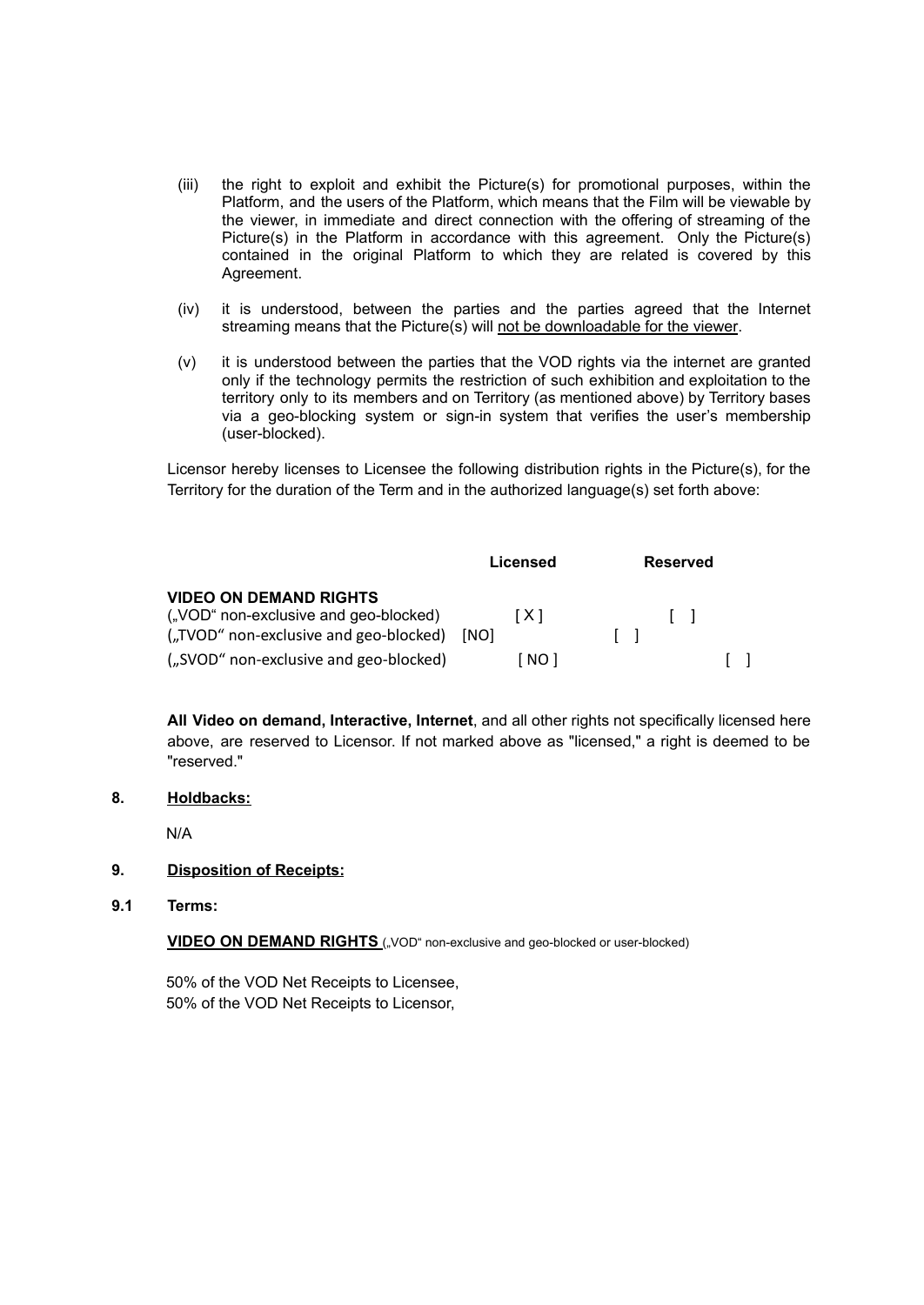Licensee shall pay a one time license fee for the duration of the license period, according to the rates table henceforth, payment to be transferred to the bank account of the Licensor provided below.

### RATES TABLE

| Licensee Institutional members < 10.000                                                                 | <b>200 EURO</b> |  |
|---------------------------------------------------------------------------------------------------------|-----------------|--|
| Licensee Institutional members < 50.000                                                                 | 400 EURO        |  |
| Licensee Institutional members < 100.000                                                                | 800 EURO        |  |
| Per additional DVD or online group<br>screenings beyond license agreement (Max 4<br>of 60 people/annum) | 50 EURO         |  |
| Per additional single use DVD rental beyond<br>the agreement (Max 50 /annum)                            | 5 EURO          |  |
| Per additional 500 views on the VOD platform<br>of the licensee                                         | 20 EURO         |  |
| Per additional DVD copy delivered by<br>Licensor                                                        | 50 EURO         |  |

## **10. Reserved rights:**

The rights granted by Licensor shall be licensed only on condition that the video masters used for the duplication of the Picture(s) have been legally produced, and the Licensee has acquired the right from the Licensor to duplicate and/or distribute the Picture(s) for private use.

- **10.1** For the sake of clarity the following acts, uses and rights are excluded (without limitation) from this Agreement and from the Licensed Use:
	- (i) moral rights of Movie Authors (Moral rights must be taken into account, e.g. when a work is identified or can be identified to a specific product, program or channel);
	- (ii) any kind of adaptation, arrangement, translation, alteration or parody, or master reproduction of Picture(s);
	- (iii) communicating the Picture(s) to the public by any other means or by any other transmission systems than those agreed upon in this Agreement or separately by the Parties in writing;
	- (iv) public performance at the physical location where the end user is located;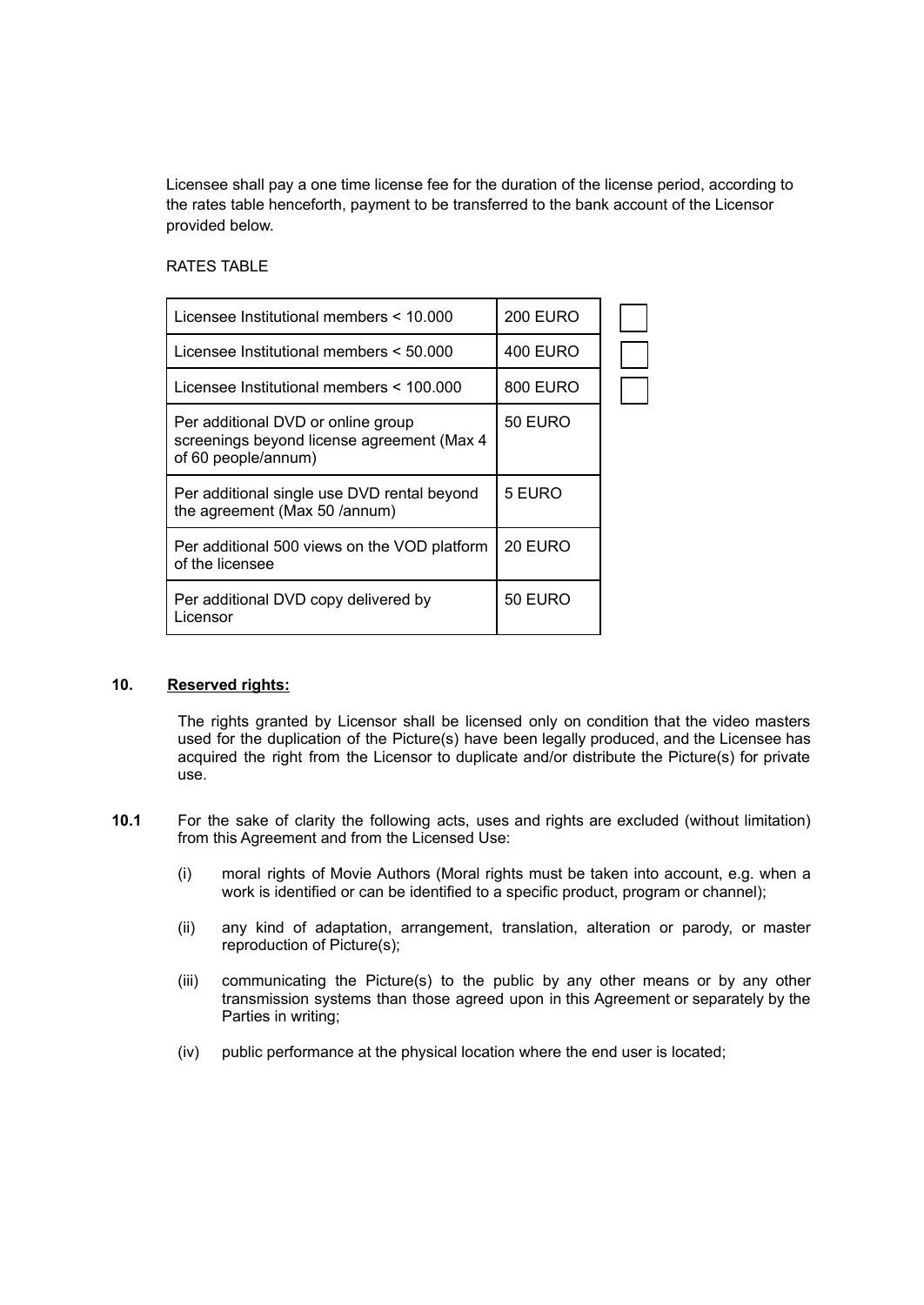- (v) rights related to copyright;
- (vi) private copying as defined by national laws;
- (vii) any other rights not explicitly granted in this Agreement.
- (viii) Licensee shall take all necessary technical measures to prevent unauthorized and illegal use of the Service.
- **10.2** Licensor reserves the right to designate specific works of its Picture(s) on which a general ban has been imposed in relation to the exploitation of such works in the Platform.

This also applies to instances where all required additional licenses have not been obtained or in the event that Licensee at Licensor's request fails to produce evidence proving that the said licenses have been obtained.

## **11. Material:**

- **11.1** For exploitation of the Rights granted herein Licensor shall provide Licensee materials upon availability:
	- 2x DVD's by MAIL (delivery expected 2-4 weeks worldwide) either NTSC or PAL

clear mp4, mpeg, blu-ray or Pro Res files without burned in subtitles

- English dialogue list (with time codes) plus additional available dialogue lists
- artwork and stills
- credits
- press material
- trailer
- research

# **12. Reporting of content on server:**

- **12.1** Prior to introducing the Platform into the market Licensee undertakes to supply Licensor with the following information:
	- a) the original title/local title of the Picture(s)
	- b) the total playing time of the Picture(s)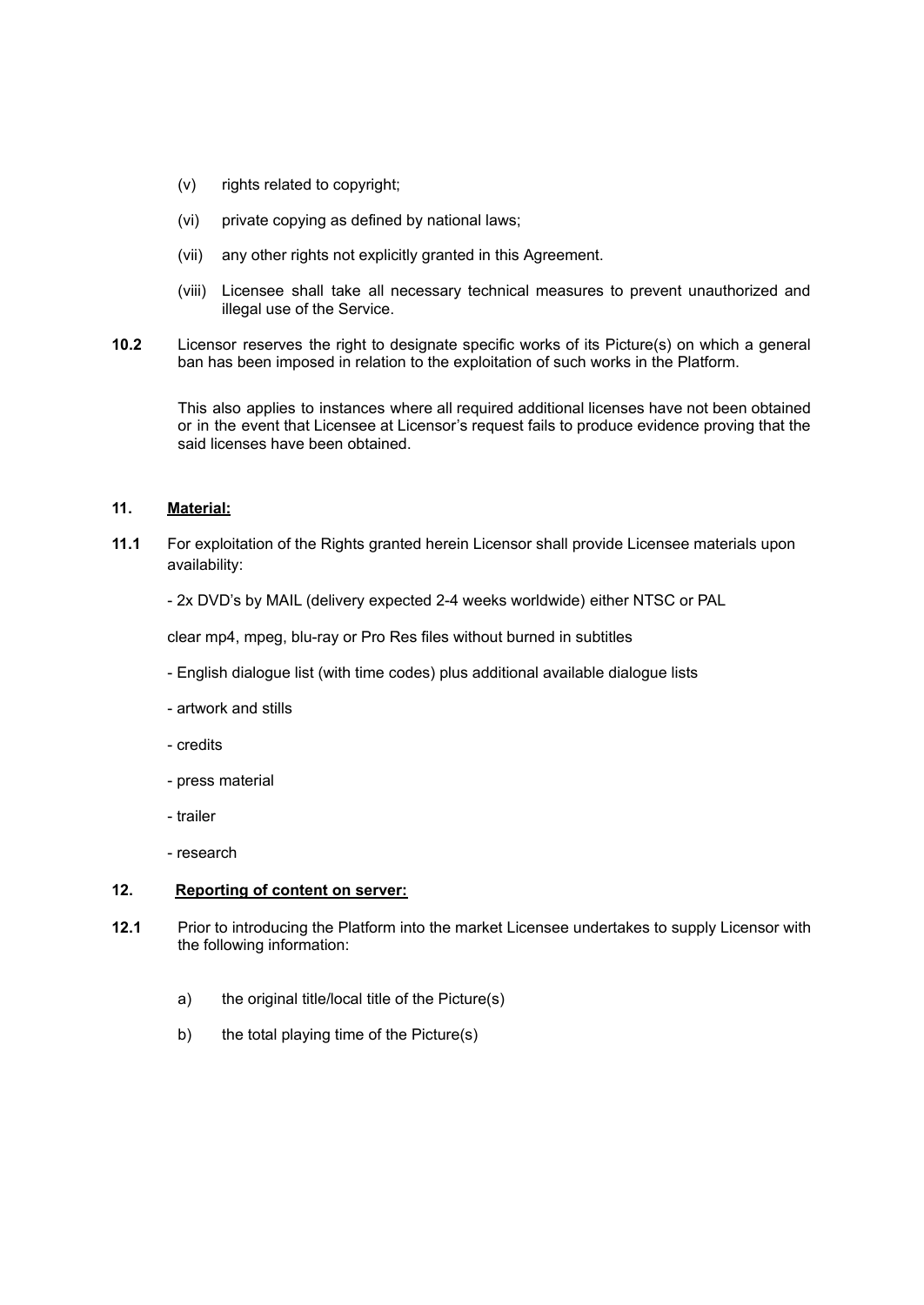c) for each Picture used on the Platform: The title of the work and playing time as well as the names of the director, screenwriter, actors, producer and duration.

# **13. Reporting of streaming:**

**13.1** Licensee acknowledges that Licensor needs an accurate report, in English, with accurate data information for Licensor to be able to license and invoice the Picture(s). All Parties acknowledge that they will work together in good faith.

Licensee shall no later than six (6) months provide Licensor in writing with a report complying with the requirements set out in this agreement concerning a report of information on the [activity level of the service in question – number of, streams, subscribers/subscriptions etc.

If the Licensor has not received a statement for six (6) months, Licensee will provide a current statement within three (3) months of Licensor's request.

Licensee shall provide an annual statement of its activity level of the service in question – number of streams, subscribers/subscriptions/rentals/screenings etc.

- **13.2** The usage report shall include the following details of streamed the Platform:
	- (i) Catalogue number
	- (ii) Original title/local title of the Platform
	- (iii) Usage (Streaming/Screenings/rentals)
	- (iv) Quantity (Streams), numbers of subscribers/subscriptions (Optional)
	- (v) Price pr. stream, turnover or price pr. Subscription (Optional)
	- (vi) Country of stream (territory of end-user)

## **14. Payment terms and invoicing**

- 14.1 Licensee's obligation to pay remuneration is initiated the moment when the Picture(s) is uploaded with the intention of being made available to the end user.
- 14.2 The payment for the earnings from the Picture(s) shown will be handled yearly, within the end of each year. If, however, the payment does not exceed 100 euro, the payment will be handled after fulfillment of that condition, but no longer than three (3) calendar months after the expiring of this agreement.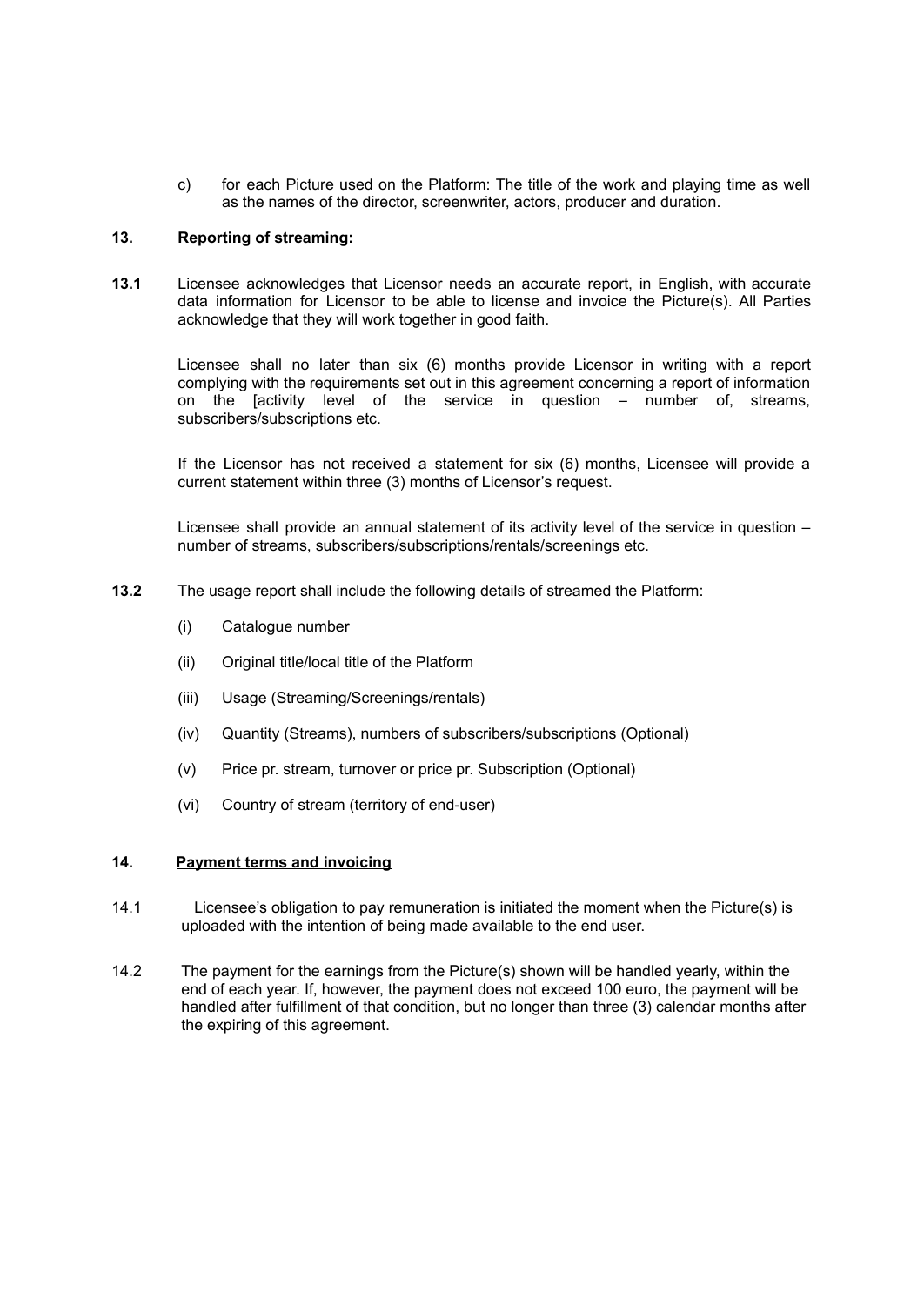- 14.3 As full and final consideration for the Rights granted to Licensee by Licensor, Licensee shall pay to Licensor a percentage of Net Revenues (the "License Fee") as agreed above without deduction of costs.
- 14.4 If withholding tax shall be applied, Licensee shall provide Licensor with the Tax Certificate issued by the relevant Tax Authority upon applicable withholding tax paid by Licensee regarding Licence Fee.
- 14.5 Licensee may withhold from its payments to Licensor any Taxes required by law unless Licensor provides Licensee with documentation sufficient to verify that Licensor is exempt and withholding is not required. If Licensor claims such an exemption and provides Licensee the required documentation and Licensee does not collect the Taxes in reliance thereon, Licensor shall hold Licensee harmless from and against any and all subsequent assessments, if any, for such Taxes levied on Licensee by a proper Taxing authority, including all interest, penalties and late charges. Licensor, Licensee shall (i) remit such amount to the applicable taxing authority, and (ii) within 30 days of filing the applicable form(s) with the applicable taxing authority, deliver to Licensor original documentation or a certified copy evidencing such remittance to permit Licensor to obtain a credit or withholding in respect of such amounts withheld (a "Withholding Tax Receipt"). In the event Licensee does not provide a Withholding Tax Receipt in accordance with the preceding sentence, the Licensee shall be liable to and shall reimburse Licensor for the withholding Taxes deducted from payments due Licensor.

Payments must be done to the following bank account: Payment Method: Bank transfer Account name: HARALD HOUSE BELGIUM BV Bank: ING Address: Patersstraat 100, 2300 Turnhout, Belgium Account number: PROVIDED BY EMAIL IBAN: PROVIDED BY EMAIL SWIFT code: BBRUBEBB

# **15. Authorized Languages:**

Licensee is entitled to exploit the Picture(s) only in its original version **subtitled and/or dubbed in the official languages of the territories where the Service is available.** Dubbing and/or Subtitling for at least one language are at Licensee's charge and with free access to Licensor.

Licensee shall provide Licensor access, free of charge (other than costs of shipping and the cost of the Digit beta and/or HD) of the dubbed and/or subtitled version. If the material cost is already recouped by the Licensee, this material created by the Licensee belongs to the Licensor and such material will be sent free of charge.

#### **16. Infringement of copyright:**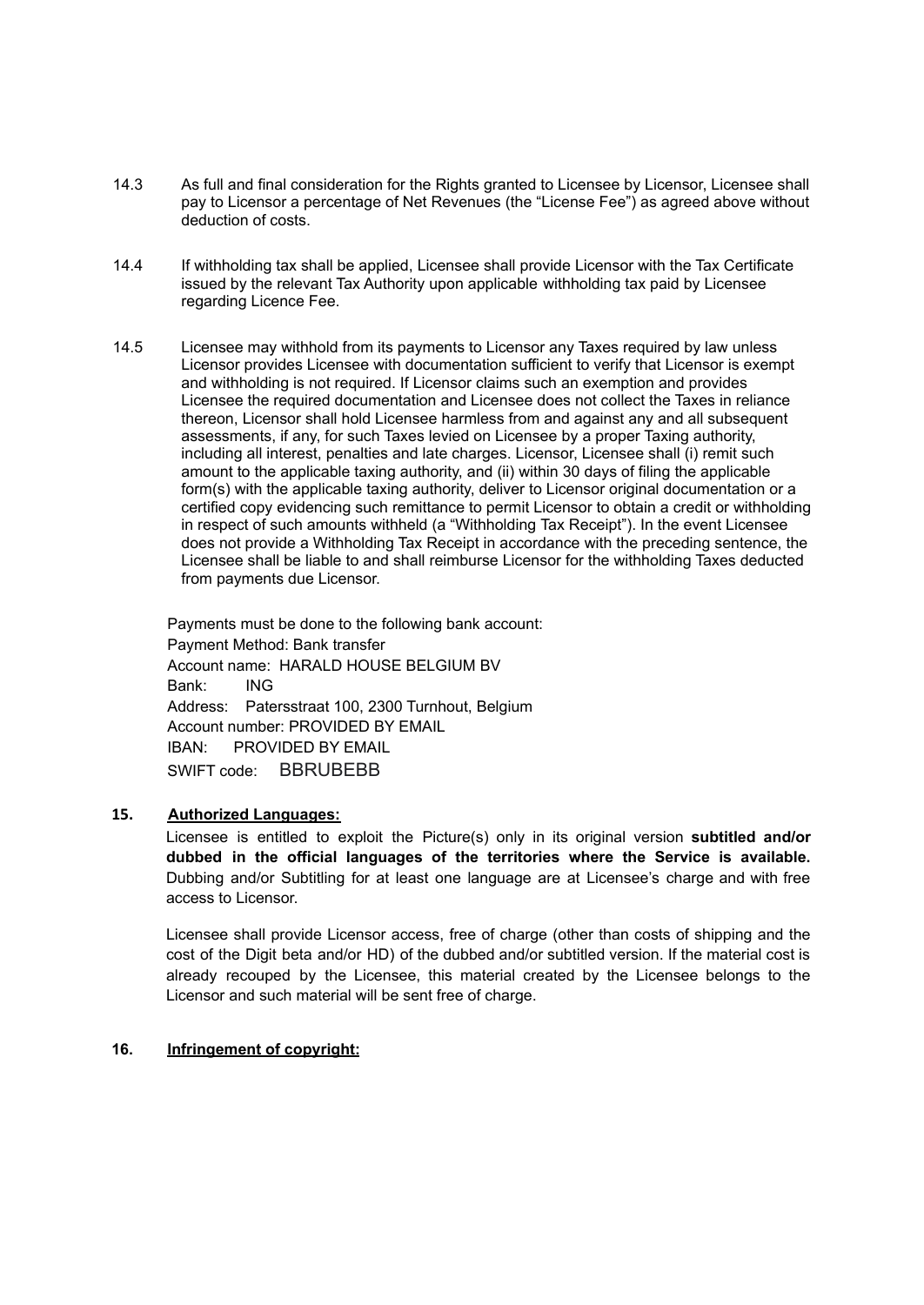- **16.1** Licensor warrants to be authorized to grant the non-exclusive license for licensed use of the Picture(s) in the Territory in accordance with article 7 and subject to the restrictions and limitations stated in article 10.
- **16.2** Licensor shall indemnify and hold Licensee harmless from and against all damages arising from any claims that the Licensed Use of the Picture(s) in the Territory infringes copyright of a third party provided that Licensee promptly notifies Licensor in writing of such claims without any delay and permits Licensor to defend or settle the claims provided this is possible under applicable law and permitted by the relevant authority or court of law, and in such case gives Licensor all necessary information and assistance reasonable and the necessary authorizations.
- **16.3** Licensee hereby represents and warrants that it has full legal authority to sign this Agreement and to make the representations and warranties contained in this Agreement.

### **17. Special conditions**

- **17.1** The Agreement becomes legally binding when all Parties have signed it. The agreement will continue for **2 year(s)** after both Parties sign the executed Agreement and can be terminated within 30 days of written notice by the Licensor, as stated in Article 5.
- **17.2** Either Party has the right to terminate this Agreement without liability with immediate effect by giving the other Party a written notice of the termination, if:
	- (i) the other Party fails to pay any amount due under this Agreement on the due date for payment and remains in default not less than 14 days after being notified to make such payment; or
	- (ii) the other Party commits a material breach of this agreement and (if such breach is remediable) fails to remedy that breach within a period of 14 days after being notified in writing to do so. Licensees failure to forward a report complying with the specifications in Article 11 may be considered such a material breach; or
	- (iii) Each Party repeatedly breaches any of the terms of this agreement in such a manner as to reasonably justify the opinion that its conduct is inconsistent with it having the intention or ability to give effect to the terms of this agreement; or
	- (iv) Each Party becomes insolvent or make or seek to make an arrangement with or assignment for the benefit of creditors, or is a party in proceedings in voluntary or involuntary bankruptcy or liquidation.

#### **18. Governing Law**

The Agreement shall be governed by and constructed in accordance with the laws of BELGIUM and both Parties submit to the exclusive jurisdiction of the BELGIUM courts.